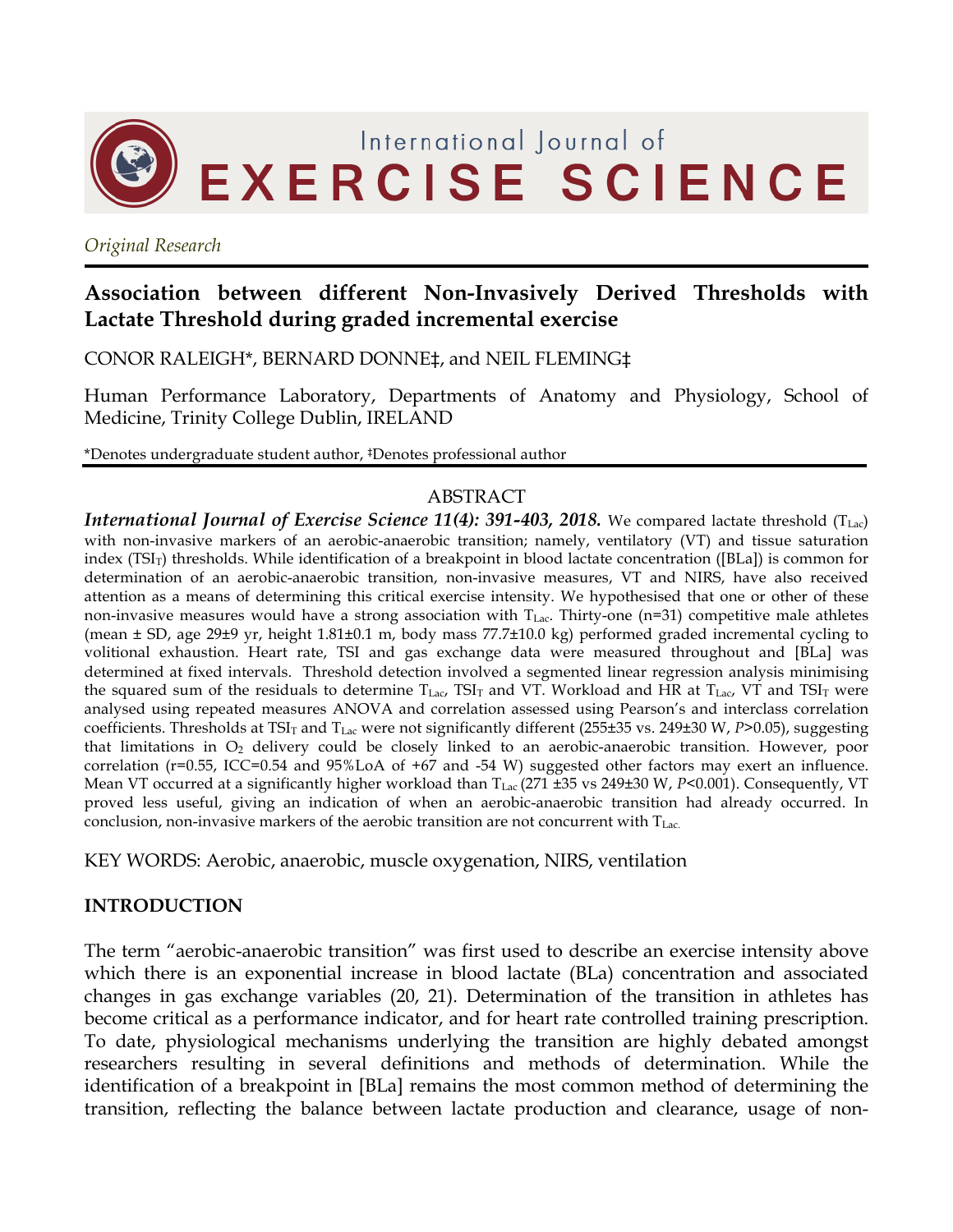invasive measures, such as gas exchange variables, and more recently near-infrared spectroscopy (NIRS), have received attention due to their potential for determining this critical exercise intensity.

Tissue saturation index (TSI) is the ratio of oxy-haemoglobin  $(HbO<sub>2</sub>)$  to total haemoglobin (tHb) and is commonly measured using NIRS. This ratio gives an indication of the balance between O2 delivery and consumption at a tissue specific level (3). While NIRS has been widely used in clinical scenarios, particularly in brain surgery to monitor cerebral oxygenation (3), the recent development and commercial availability of portable, user-friendly devices have led to growing applications in the field of sport performance (3). Athletes and coaches can now measure muscle specific TSI during exercise with relative ease. Exercise intensity increases the demand for  $O_2$  by the exercising musculature, and during a graded exercise test (GxT) the musculature becomes progressively deoxygenated as  $O<sub>2</sub>$  delivery lags uptake. An exercise intensity is reached where the delivery of  $O<sub>2</sub>$  by the circulation reaches a maximum and the tissue must therefore rely increasingly on anaerobic metabolism to sustain the effort. A TSI threshold (TSI<sub>T</sub>), detected using NIRS, could therefore potentially be used as a marker of a transition; however, there is still debate as to its efficacy.

As lactic acid accumulates in the blood it rapidly dissociates into lactate and  $H^+$  ions. The  $H^+$ ions are buffered by bicarbonate  $(HCO<sub>3</sub>)$  forming carbonic acid  $(H<sub>2</sub>CO<sub>3</sub>)$  which is then converted to H<sub>2</sub>O and CO<sub>2</sub> catalysed by carbonic anhydrase. This CO<sub>2</sub> is termed non-metabolic  $CO<sub>2</sub>$  and along with metabolic  $CO<sub>2</sub>$  contributes to an increase in minute ventilation (VE) as detected by ventilatory chemoreceptors (14). It is possible to detect this increase in VE relative to VO2, and, therefore, infer the transition as an inflection point measured through gas exchange variables (1) known as a gas exchange or ventilatory threshold (VT). Some previous studies identified two ventilatory thresholds.  $VT_1$  can be identified as an inflection in  $VE/VO_2$ vs workload while VT<sub>2</sub> can be identified using a plot of VE/VCO<sub>2</sub> vs workload. Racinicas *et al.* (14) identified VT1 and VT2 and reported that muscle oxygenation in the *Vastus Lateralis* (VL) displayed a threshold at, or after,  $VT_2$ . In the current study  $VT_1$  was the only threshold identified using gas exchange variables as it is more commonly used in published literature (6, 15, 18, 19, 22).

Several studies have previously investigated the relationship between lactate, ventilatory and NIRS derived markers of an aerobic-anaerobic transition in different combinations. Grassi *et al.*  (8) reported significant correlation between onset of muscle deoxygenation and the onset of blood lactate accumulation (OBLA, a nominal [BLa] of 4mmol.L-1). Another study (6) reported a significant correlation between workload at  $TSI<sub>T</sub>$  and  $VT<sub>T</sub>$ ; but reported no significant correlation between workload at TSI<sub>T</sub> and T<sub>Lac</sub>; however, the technique used to determine T<sub>Lac</sub> was not reported. Rao *et al.* (15) assessed the association between  $VT_1$  and NIRS derived thresholds in visceral organs rather than in exercising muscle. A moderate to strong correlations in  $O_2$  saturation in the kidney and brain with  $VT_1$  was reported, but wide limits of agreement were also identified. These authors also commented that the NIRS measured threshold slightly underestimated VT<sub>1</sub>. In recent years, several portable NIRS measurement devices have become available facilitating application of this non-invasive technique to athletic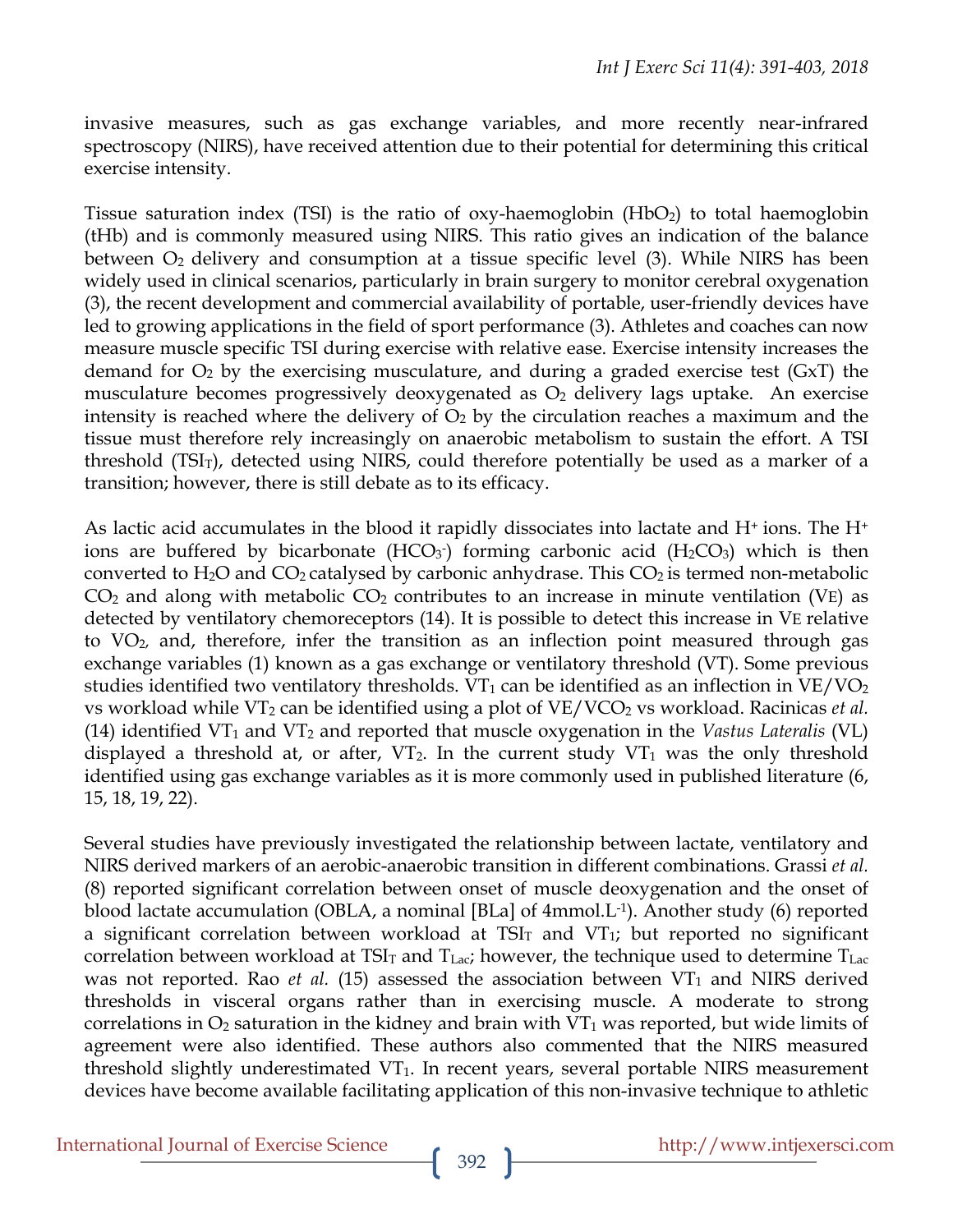populations (4, 5, 19, 23). However, little published research is available to assess the efficacy of such devices as the majority of published studies have used laboratory based non-portable units.

Consequently, there are mixed opinions, and an ongoing debate, as to whether non-invasive markers of the aerobic-anaerobic transition are concurrent with more established blood derived measures. Certain ambiguity exists because of differing opinions on specific methods of transition detection and different variables associated with each measurement technique. The aim of the current study was to investigate if any association existed between  $T_{\text{Lac}}$  and non-invasive physiological markers of the aerobic-anaerobic transition, such as VT and NIRS assessed  $TSI<sub>T</sub>$ . The current study hypothesised that one or more of these non-invasive measures would have a strong association with  $T_{Lac}$  and thus occur at a non-significantly different exercise intensity.

## **METHODS**

### *Participants*

Thirty-one (n=31) competitive male cyclists and triathletes between the age of 18 and 46 participated in the current study (mean  $\pm$  SD: age 29  $\pm$  9 yr, height 1.81  $\pm$  0.1 m, body mass 77.7 ± 10.0 kg). All participants were actively involved in their chosen sport and trained 5 to 7 times per week. Before agreeing to participate in the current study all participants were informed of the associated risks and requirements, both verbally and in writing. A 7-day period was allowed for participants to fully familiarise themselves with the risks and requirements associated with participation and make any queries known to investigators. Having agreed to participate, enlisted participants provided written informed consent. The Faculty of Health Sciences Research Ethics Committee in Trinity College Dublin granted ethical approval.

Participants were required to attend the laboratory on one occasion in a rested state, carbohydrate loaded, well hydrated and clean shaven. They were also required to abstain from both alcohol and caffeine in the 24 h prior to testing. All participants underwent a medical examination by a qualified medical doctor prior to testing. Any person presenting with cardiac abnormalities, respiratory difficulties, symptoms of cold or influenza, musculoskeletal injury that could impair performance, diabetes, hypertension, metabolic disorders or any other contra-indicatory symptoms were excluded. In addition, participants completed a medical questionnaire detailing previous personal and family health abnormalities, recent illness or injury, as well as details of recent travel and vaccinations.

### *Protocol*

A GxT to volitional exhaustion was performed on an electromagnetically braked cycle ergometer (Lode Excalibur Sport; Groningen, The Netherlands). Participants' initially identified a cycling position in which they were most comfortable by adjusting saddle height, saddle to handlebar distance and handlebar height. Participant's feet were secured to the ergometer using their own cycling shoes with cleats and accompanying pedals. The protocol commenced with a 15-min warm-up at a workload of 120 Watt (W). The GxT began with a 3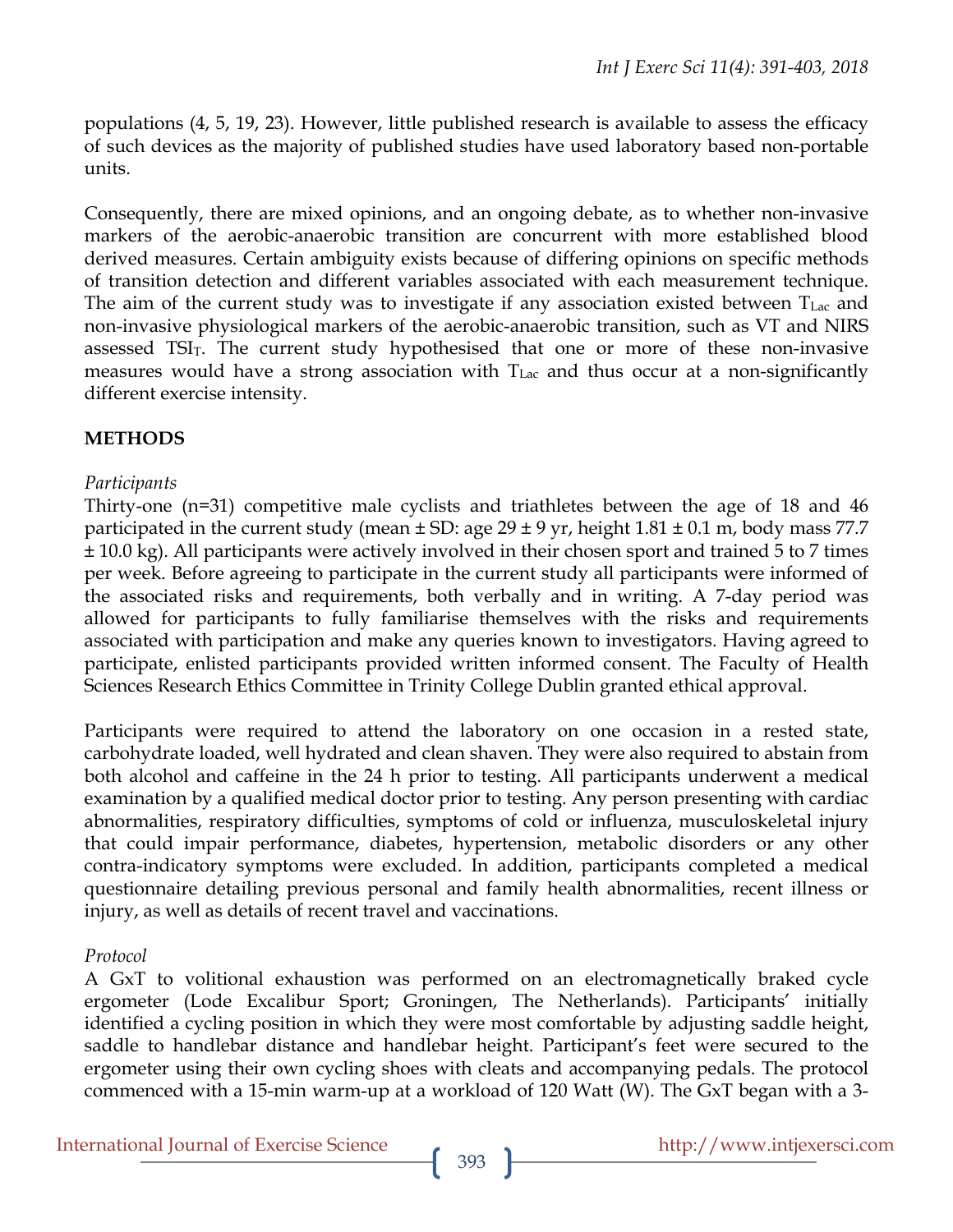min stationary phase followed by an active phase commencing at a workload of 100 W and subsequently increasing by 25 W every 3-min. During assessment participants maintained a constant self-selected cadence (permitted range was 5 rev.min-1) and the test was terminated when a participant was no longer able to maintain a constant cadence.

Heart rate (HR) data was recorded continuously by radio-telemetry using a Cosmed HR monitor (Cosmed, Rome, Italy). During the test, blood samples were collected from the middle finger of the right hand at the end of the second minute of each 3-min interval. The fingertip was cleaned to remove any sweat or blood and lanced using a long point sterile lancet (Braun, Melsungen, Germany). The blood sample was collected into a heparinised capillary tube (Brand, Wertheim, Germany) by holding the tube horizontal to the droplet and allowing transfer by capillary action. Subsequently, a 25µL aliquot of blood was drawn from the capillary tube using a YSI syringepet (YSI, OH, USA) and added into the chamber of a YSI 1500 Sport lactate analyser (YSI, OH, USA) for determination of [BLa] in mmol.L-1. The lactate analyser was calibrated to the manufacturer's requirements  $(\pm 0.05 \text{ mmol.} \text{L}^{-1})$  before each test using a standard solution (YSI, OH, USA) of known concentration (5 mmol.L-1).

Gas exchange variables including VE, VO<sub>2</sub> and carbon dioxide production (VCO<sub>2</sub>), were measured on a breath by breath basis throughout the test, using a cardiopulmonary exercise testing unit (CPET) and an associated software package (Cosmed, Rome, Italy). Participants wore a face mask (Hans Rudolf, KA, USA) which was connected to the CPET unit. The metabolic unit was calibrated each day using ambient air and an  $\alpha$  certified gas mixture containing 16%  $O_2$ , 5%  $CO_2$  and 79%  $N_2$  (Cosmed, Rome, Italy). Volume calibration was performed using a 3L gas calibration syringe (Cosmed, Rome, Italy) Pressure calibration was performed by recording barometric pressure using a laboratory grade barometer. TSI data was measured continuously from the VL musculature of the left leg using a portable near infrared spectroscopy unit (MOXY, MN, USA) and associated software (Peripedal, IN, USA). TSI data assessed oxy-haemoglobin as a percentage of total haemoglobin within the tissue. Both oxyand deoxy-haemoglobin are chromophores, groups of atoms within a molecule that absorb light differently at different wavelengths (9). Light emitted into the tissue at one location is detected at another and the amount of light absorbed is computed. Consequently, it is possible to make quantitative measurements of the concentrations of chromophores using the Beer-Lambert law via the following equation:

$$
Log I_0/I_1 = \varepsilon.P1.c
$$

where  $I_0$  is the starting intensity,  $I_1$  is the intensity exiting the tissue, is the molar absorptivity, a property of the chromophore available in published literature, Pl is the path length and c is the concentration. NIRS technology uses LEDs as light emitters that fire in rapid sequence, the exiting light intensity is recorded simultaneously at a detector located a fixed distance from the emitter. In the current study an opaque black support strap was placed around the leg and over the apparatus to prevent intrusion of any unwanted ambient light during data recording.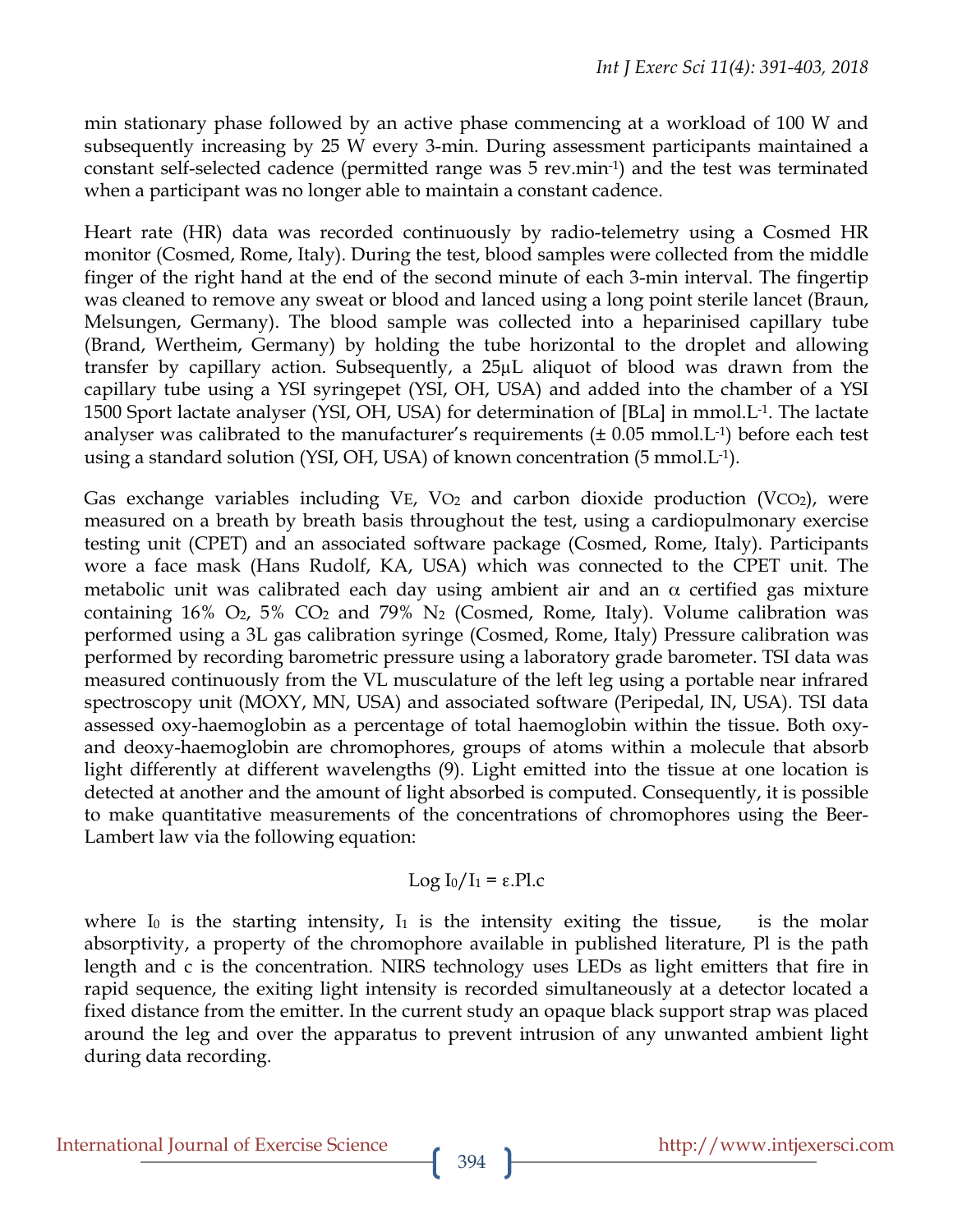

Figure 1. (a) BLa vs workload displaying T<sub>Lac</sub> (294 W), (b) TSI vs workload displaying TSI<sub>T</sub> (239 W) and (c) VEVO<sub>2</sub> vs workload displaying VT (316 W).

#### *Statistical Analysis*

[BLa] was plotted as a function of workload. Mean ventilatory equivalent for oxygen  $(\text{VE/VO}_2)$ and TSI data were determined during the final minute of each 3-min phase and subsequently plotted as a function of workload. Several methods have been devised to determine thresholds during the aerobic-anaerobic transition. In the current study, the method of threshold detection involved a segmented regression analysis. Two linear segments were plotted that minimised the squared sum of the residuals between the plotted points and best fit lines. The intersection of these the two linear segments was defined as the relevant breakpoint or threshold. This method was recently used by Driller *et al.* (5) to detect  $T_{Lac}$ , and proposed by Beaver *et al.* (1) to detect VT. This analysis procedure was used to identify  $T_{\text{Lac}}$ , VT and  $TSI_T$ using commercially available software (SigmaPlot 13.0, Systat, IL, USA), see Figure 1. A linear best fit line was applied to each individual's HR data set and HR at each computed threshold determined by extrapolation.

The workload and HR at  $T_{Lac}$ , VT and  $TSI_T$  were analysed using a one-way repeated measure analysis of variance (ANOVA). Tukey *post-hoc* multiple comparison tests quantified detected significant differences. Pearson's product moment correlation coefficients (r) were computed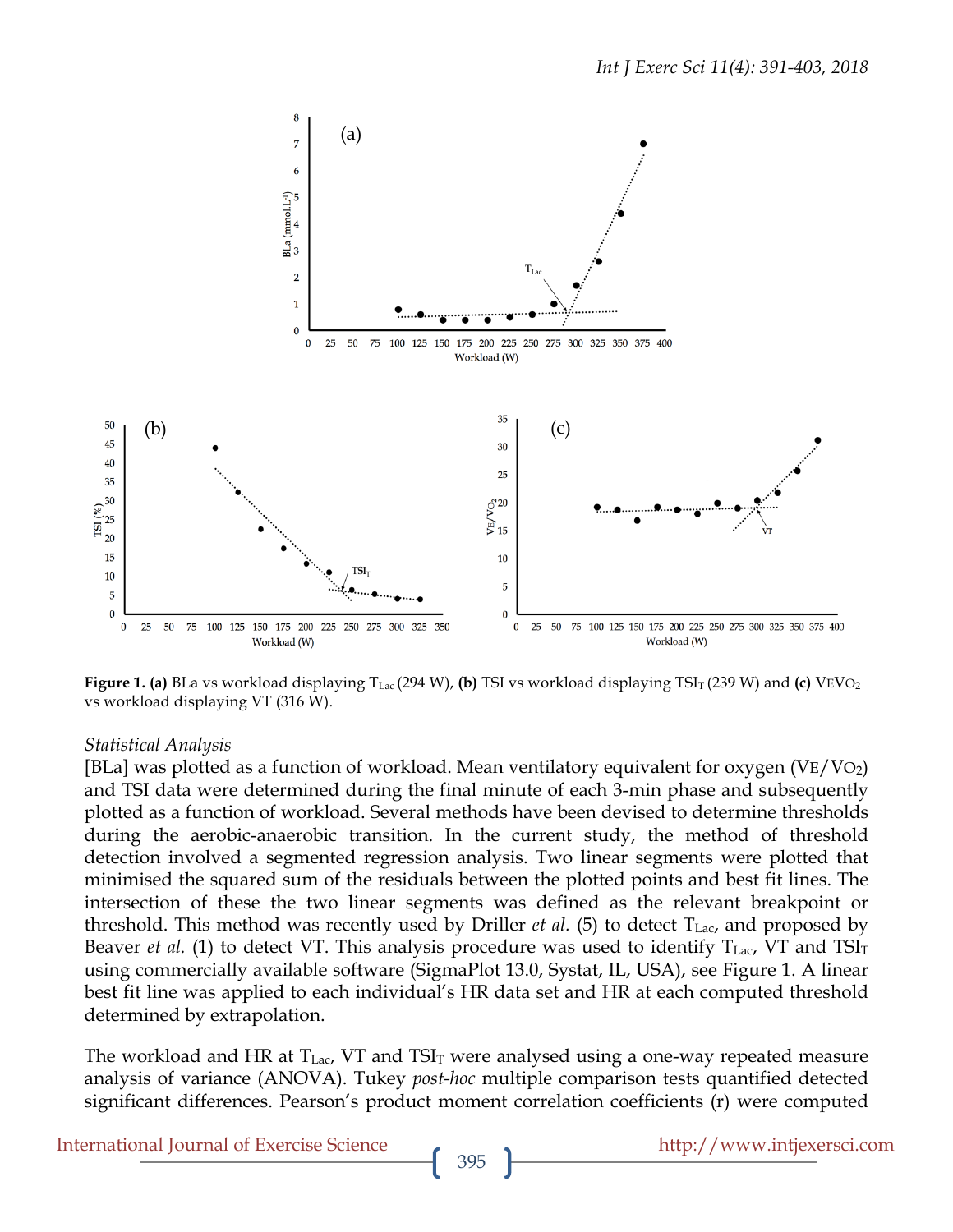between threshold variables to determine association; coefficients of determination  $(r^2)$  were also computed. Bland-Altman analysis, with calculation of upper and lower 95%LoA, was performed to establish agreement between measures. For all statistical analysis a value of *P* < 0.05 inferred significance. All statistical analysis and graphical presentation of data were performed using Prism 6 (GraphPad, CA, USA).

### **RESULTS**

Thirty-one male individuals (n= 31) participated in the current study. Mean and standard deviation of GxT performance indicators are displayed in Table 1. Mean data for workload at computed thresholds are depicted in Figure 2. A repeated measures ANOVA revealed that mean workloads at computed thresholds were significantly different ( $F = 4.73$ ,  $P \le 0.001$ ). Tukey *post-hoc* tests quantified that load at VT was significantly higher than at  $T_{\text{Lac}}$  ( $P \le 0.001$ ).

| Table 1. Mean GxT performance indicators, n=31. |                  |             |      |                         |                 |  |  |  |  |
|-------------------------------------------------|------------------|-------------|------|-------------------------|-----------------|--|--|--|--|
|                                                 | BLa at $T_{Lac}$ | Workload at | Pmax | VO <sub>2</sub> max     | <b>HRmax</b>    |  |  |  |  |
|                                                 | $(mmol.L^{-1})$  | OBLA (W)    | W)   | $(mL.kg^{-1}.min^{-1})$ | $(beats.min-1)$ |  |  |  |  |
| Mean                                            | 2.4              | 308         | 349  | 62.5                    | 183             |  |  |  |  |
| <b>SD</b>                                       | 1.0              | 33          |      |                         |                 |  |  |  |  |

The coefficient of determination ( $r^2$ ) in the comparison of VT with  $T_{\text{Lac}}$  was 0.55, revealing that only a moderate proportion of the variance in  $T_{\text{Lac}}$  was attributable to VT. In addition, only moderate reproducibility was evident in the comparison of VT and  $T_{Lac}$  (ICC = 0.56). The wide limits of agreement in the comparison of VT vs  $T_{Lac}$  (+70 to -26 W) indicated moderate threshold concurrency, see Table 2 and Figure 3.



**Figure 2.** Mean workload at each computed threshold. \*\*\* denotes significant difference of P ≤ 0.001. Bars denote SD, n=31.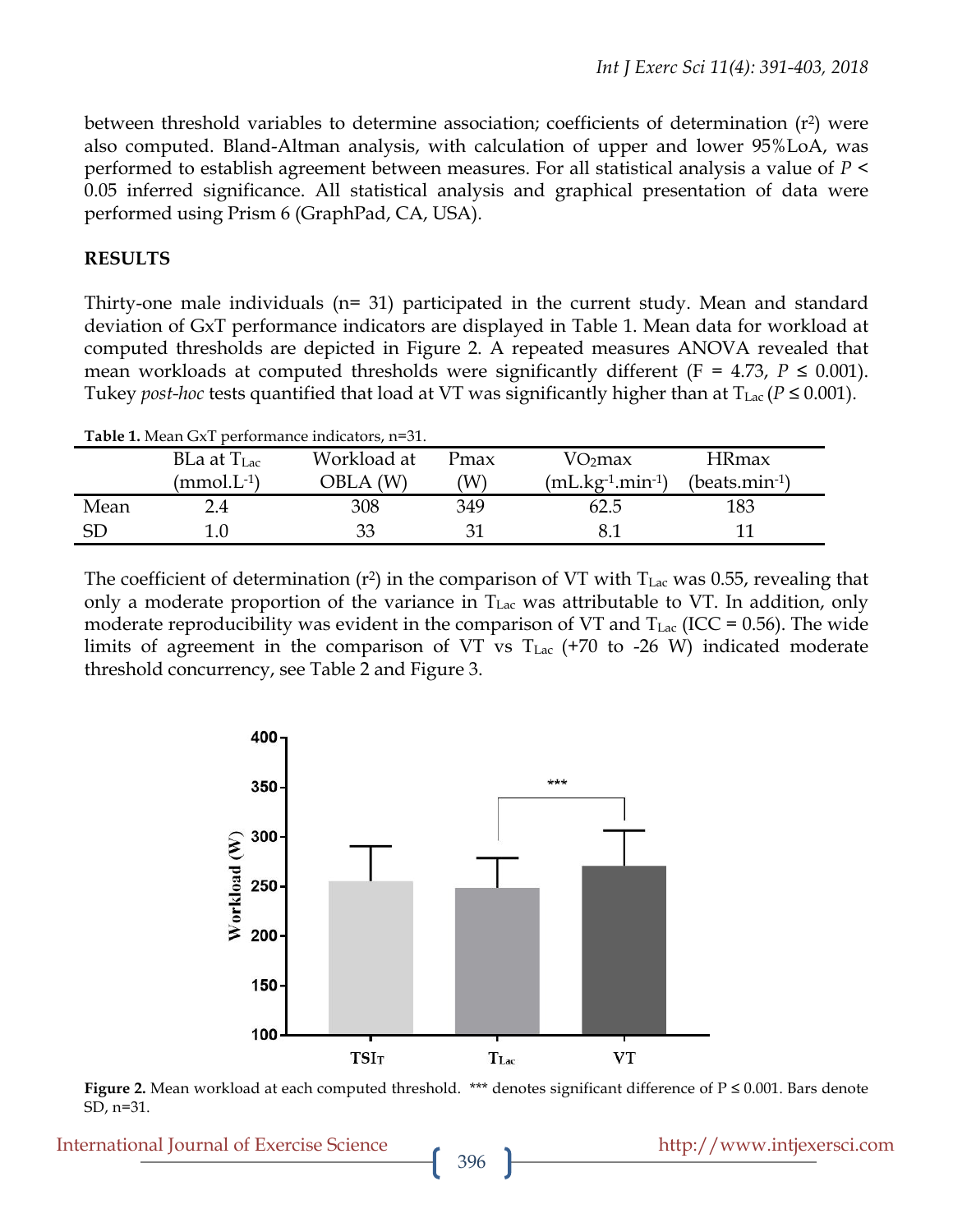Although workload at  $TSI<sub>T</sub>$  was not significantly different from any other computed threshold, the coefficient of determination ( $r^2$ ) in the comparison of TSI<sub>T</sub> with T<sub>Lac</sub> was 0.31, indicating that only small to moderate proportion of the variance in  $T_{\text{Lac}}$  was attributable to TSI $_T$ . The computed ICC of TSI<sub>T</sub> with T<sub>Lac</sub> was 0.54. The wide limits of agreement in the comparison of TSI $_T$  vs  $T_{Lac}$  (+67 to -54 W) also indicated moderate threshold concurrency, see Table 2 and Figure 3.

|                   |      | ICC  | Mean bias (W) | 95% LoA (W)    |
|-------------------|------|------|---------------|----------------|
| $TSIT$ vs $TLac$  | 0.56 | 0.54 | 6.387         | $+67$ to $-54$ |
| $TSIT$ vs VT      | 0.41 | 0.36 | $-15.35$      | $+60$ to $-91$ |
| $VT$ vs $T_{Lac}$ | 0.74 | 0.56 | $-21.74$      | $+70$ to $-26$ |

**Table 2.** Correlation and association analysis of computed thresholds, n=31.



**Figure 3. (a)** Bland-Altman plot displaying mean bias with upper and lower 95% LoA for (a) TSI<sub>T</sub> vs T<sub>Lac</sub>; (b) VT vs  $T_{Lac}$ ; n=31.

Mean HR at each computed threshold displayed a similar pattern of results to workload at each threshold, see Figure 4. Analysis revealed that HR data at computed thresholds were significantly different ( $F = 8.06$ ,  $P \le 0.001$ ). Tukey *post-hoc* analysis revealed that HR at VT was significantly higher than both TSI<sub>T</sub> ( $P < 0.05$ ) and T<sub>Lac</sub> ( $P < 0.001$ ). Upper and lower 95% LoA and mean bias for HR data at computed threshold comparing  $TSI<sub>T</sub>$  and  $T<sub>Lac</sub>$  were 18 to -22 and +2 beats.min<sup>-1</sup>, respectively, and comparing VT and  $T_{Lac}$  were 24 to -8 and +8 beats.min<sup>-1</sup>, respectively.

### **DISCUSSION**

The aerobic-anaerobic transition is a concept used by physiologists, coaches and athletes to attain training benefits through specifically designed training programmes and for monitoring an athlete's performance during training and racing. Ever since it was first described there has been an ongoing debate as to the specific mechanisms underlying it, and the most appropriate and accurate way to pinpoint it. It is now widely accepted that measuring [BLa] during incremental exercise is the 'gold standard' method, however, this is an invasive measure. Accordingly, non-invasive measures, such as VT and NIRS derived TSI, have been developed.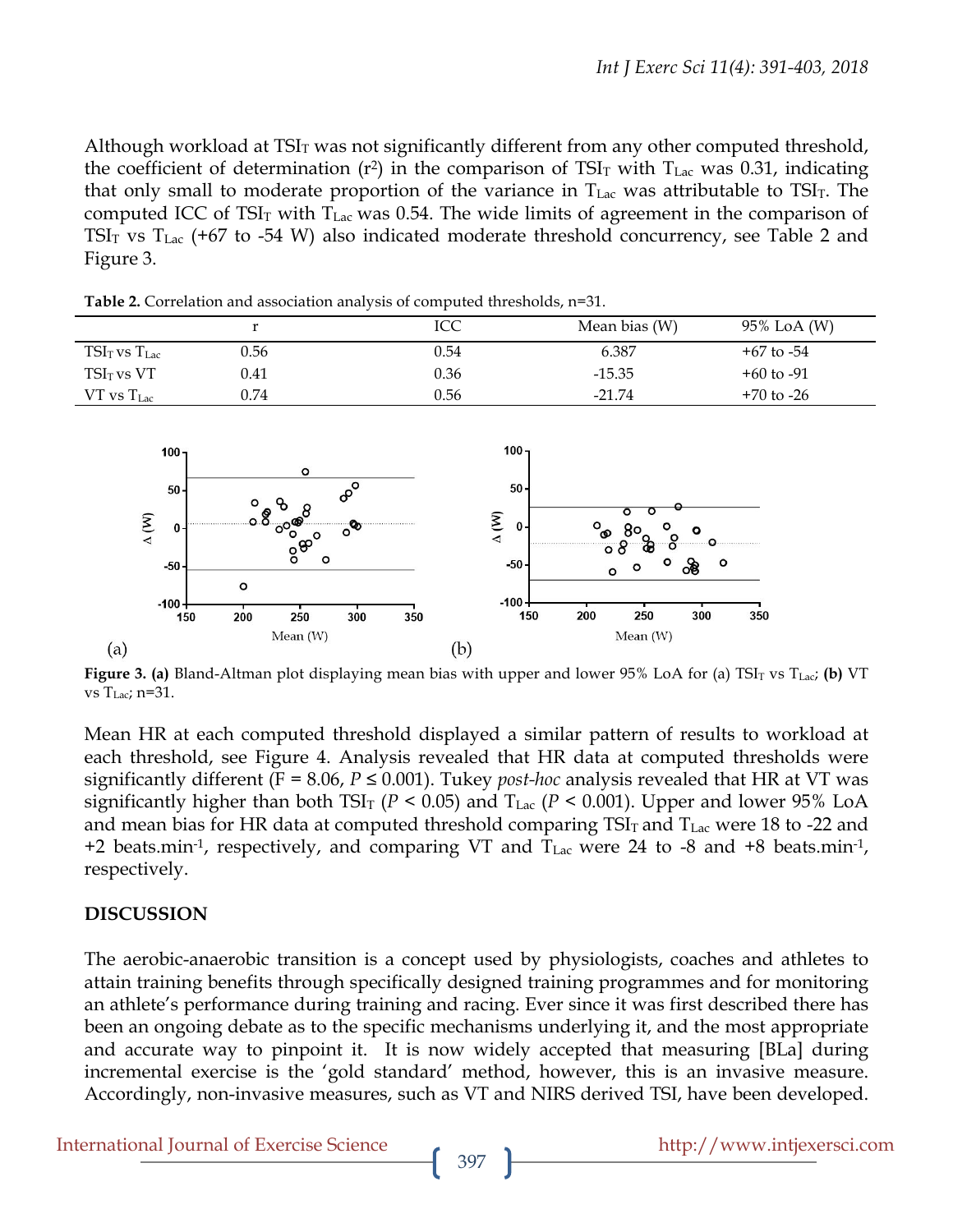The aim of the current study was to establish if correlation and association existed between invasive and non-invasive measures. Several key findings were made:  $TSI<sub>T</sub>$  occurred at a nonsignificantly different ( $P > 0.05$ ) mean workload to T<sub>Lac</sub>. However, VT occurred at a significantly higher workload than both  $T_{Lac}$  and  $TSI_T$ . There was a small to moderate correlation in the comparisons of  $TSI<sub>T</sub>$  with  $T<sub>Lac</sub>$ , and a slightly stronger correlation in comparisons of VT with TLac.



**Figure 4.** Mean HR at each assessed threshold. \* denotes significantly different to VT, \* infers  $P \le 0.05$  and \*\*\* infers *P* < 0.001. Bars denote SD, n=31.

Studies in the past have compared different methods of pinpointing the aerobic-anaerobic transition with many contrasting outcomes. The methodology and specific variables compared differ across studies making it difficult to draw comparisons and conclusions. Soller *et al.* (18) described NIRS as a method of estimating  $[H^+]$  and concluded that  $T_{\text{Lac}}$  was significantly higher than VT<sub>1</sub> and NIRS [H<sup>+</sup>] threshold. Zhang *et al.* (23) identified two inflexions in muscle oxygenation during incremental exercise. A significant correlation was identified between the first inflexion and VT<sub>1</sub>. Consequently, they concluded that NIRS could be used to detect  $T_{Lac}$ ; however, this was potentially an errant conclusion as they did not show any comparisons to [BLa] or TLac. van der Zwward *et al.* (19) concluded that during incremental exercise the oxygenation threshold was reproducible and coincided with  $VT_1$ . However, they also documented that  $VT_1$  recorded higher reproducibility than NIRS derived oxygenation threshold and therefore favoured it in the context of determining an aerobic-anaerobic transition. In their opinion, the unknown influence of adipose tissue thickness on absorbance may have led to this conclusion. The finding reported by Grassi *et al.* (8) that the onset of muscle deoxygenation was correlated with OBLA was not supported by the current study. The workload at OBLA (308±33 W) was significantly higher (*P*<0.001) than all other computed thresholds in the current study, poorly correlated with  $TSI<sub>T</sub>$  (r=0.5) and VT (r=0.54) and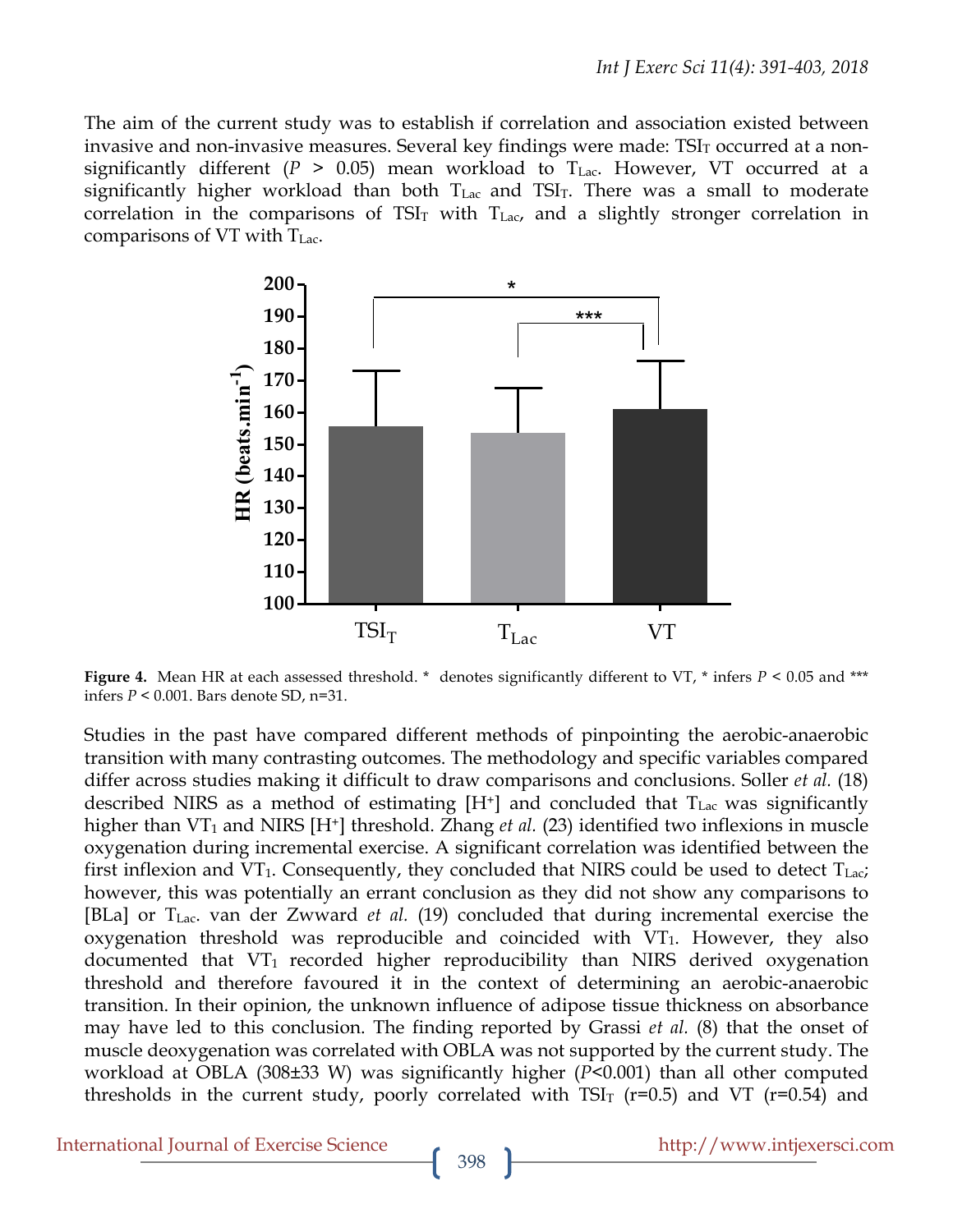moderately correlated with  $T_{\text{Lac}}$  (r=0.82). The current study used the same method, namely a segmented linear regression model to detect  $TSI<sub>T</sub>$ ,  $T<sub>Lac</sub>$  and  $VT$ , and although several methods of threshold detection currently exist, it was decided that using the same mathematical procedure for threshold detection would eliminate potential sources of bias.

A recent study by Driller *et al.* (5) used a commercially available 'wearable lactate threshold sensor' and reported good agreement between it and other traditional markers of  $T_{Lac}$ . However, the study reported by Driller *et al.* (5) focused on the *gastrocnemius* musculature which would not be considered a primary force generating muscle group during cycling. The VL musculature was used in the current study as it has been shown, through EMG analysis, to be a primary force generating muscle during the crank cycle (11). *Vastii* musculature are primarily active during the pedal down-stroke with peak activity recorded around 55o, in contrast, the gastrocnemius musculature is only recruited for a short period after 90<sup>o</sup>, peaking around 107o (17).

In the current study, during the GxT the only variable which participants had control over was cycling cadence and it was a study requirement to maintain cadence within a 5 rev.min-1 range between 75 and 95 rev.min-1. Gotshall *et al.* (7) investigated the effect of 3 different pedal cadences during 200 W cycling on haemodynamic responses. Their data suggested that increasing the cadence resulted in a greater metabolic cost with the haemodynamic response favouring higher cadence. It was proposed that the action of the skeletal muscle pump improved across cadence resulting in increased muscle blood flow and cardiac output. Accordingly, an analysis was performed (data not shown) to determine if variation within this range (75 to 95 rev.min-1) had any effect on the workload and TSI at which each threshold occurred. No obvious pattern was uncovered, consequently, we concluded that the narrow cadence range used in the current study minimised any significant effect of cadence on the haemodynamic response and thus had little impact on transition detection.

The pattern of results obtained in the current study can be explained by a simple model assessing supply, demand and consumption of oxygen in the exercising musculature from a cellular and tissue level. Exercising at low intensities, such as, during the early stages of a GxT, relies primarily on the recruitment of slow oxidative aerobic fibers. During this phase there is no increase in [BLa] as slow oxidative fibers do not produce excessive amounts of lactate, are consumers of lactate and, consequently, the rate of lactate production equals the rate of lactate clearance. Under such conditions the supply of  $O<sub>2</sub>$  equals demand through appropriate increases in cardiac output and local vasodilation. As exercise intensity progressively increases,  $O_2$  consumption increases and this can be seen through a steady decline in TSI as the musculature becomes deoxygenated. This decline in TSI eventually reaches a breakpoint and plateaus, indicative of  $O_2$  delivery reaching a maximum. As a result of this deoxygenation and an imbalance of  $O_2$  delivery relative to uptake and consumption, additional recruitment of anaerobic fibers occurs. Firstly, fast oxidative glycolytic fibers and eventually fast fatigable fibers which are potent producers of lactic acid. There is a resultant imbalance in the rates of lactate production and clearance, and, consequently [BLa] increases giving rise to T<sub>Lac</sub>. The fact that TSI $<sub>T</sub>$  does not occur at a significantly different workload to  $T<sub>Lac</sub>$  could potentially indicate</sub>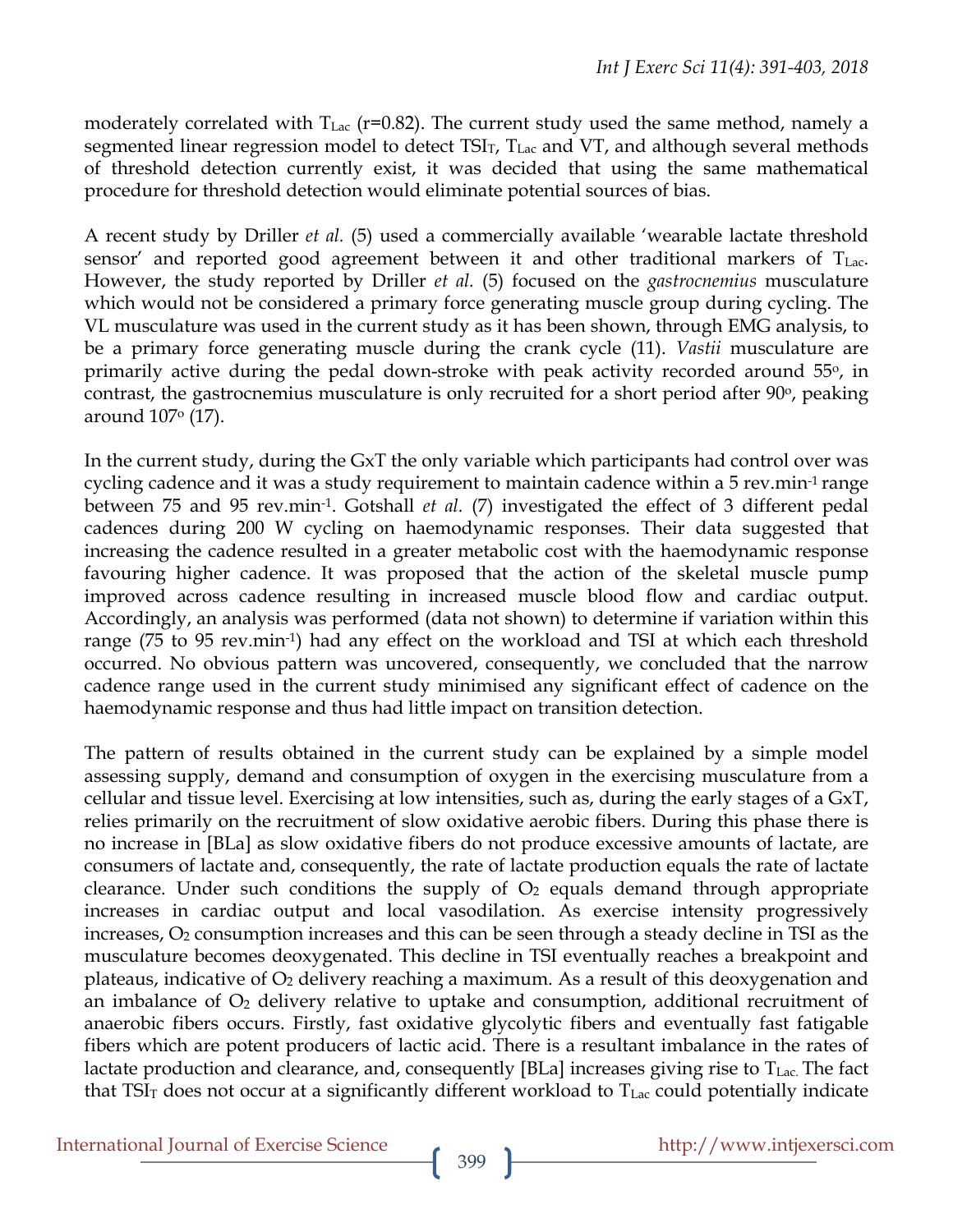that the limiting of  $O_2$  delivery occurs in unison with, or is closely related to, the increase in [BLa]. However, the poor correlation and wide 95% LoA identified in the current study between  $TSI<sub>T</sub>$  and  $T<sub>Lac</sub>$  indicates that other factors may also influence this process. Unlike  $T<sub>Lac</sub>$ and VT, which are reflective of whole body status,  $TSI<sub>T</sub>$  is not a whole-body measure and uses shallow light penetration to sample a very small volume of tissue under investigation. In addition, while VL is a primary force producing muscle during cycling, other involved muscle groups may influence production of lactate and therefore non-metabolic  $CO<sub>2</sub>$  and thus have an influence on the comparison of NIRS derived threshold with whole body measures.

The increase in [BLa] has a knock-on effect on ventilation and gas exchange variables. Lactic acid has a pKa of 3.87 and rapidly dissociates in body fluids  $(22)$ . The resulting H<sup>+</sup> ions are buffered by bicarbonate to form carbonic acid which dissociates into  $CO<sub>2</sub>$  and  $H<sub>2</sub>O$ . Therefore, in addition to metabolically produced  $CO<sub>2</sub>$ , this non-metabolic production of  $CO<sub>2</sub>$  is detected by ventilatory chemoreceptors. Changes in  $VE$  as a function of  $VO<sub>2</sub>$  remain steady and linear during the aerobic phase as there is no non-metabolic production of  $CO<sub>2</sub>$ . During the anaerobic phase production of non-metabolic  $CO<sub>2</sub>$  increases as  $H<sup>+</sup>$  ions dissociated from lactic acid are buffered. This increase in  $CO<sub>2</sub>$  production is manifested as an increase in VE but not in VO<sub>2</sub>. VE and  $VO<sub>2</sub>$  become desynchronised giving rise to a detectable threshold in VE/VO<sub>2</sub> data; namely, VT. In the current study, the workload at which VT occurred was significantly higher than the workload at  $T_{\text{Lac}}$ . This can be explained in the context of the underlying physiological mechanisms involved. Increases in lactic acid occur at the level of the exercising muscle. There is a time-lag before the resultant increase in non-metabolic  $CO<sub>2</sub>$  can be detected by central chemoreceptors. The blood must travel through the circulatory system, diffuse across the blood brain barrier and be detected by central chemoreceptors before a change in ventilation can take place. Although VT was easily detectable, VT occurs after an appreciable increase the production of lactate. In endurance based activities, the athlete aims to limit the effects of fatigue and remain in an aerobic zone of energy production. Therefore, in this context, VT may not be as useful an indicator of the aerobic-anaerobic transition, since it appears significantly after the non-linear increase in blood lactate occurs.

Endurance based activities require athletes to sustain a relatively high exercise intensity for extended period of times. Athletes training for endurance events frequently maintain exercise HR in designated individualised zones based on laboratory based GxT to maximise their adaptive responses. Results of the current study imply that usage of [BLa] correlated HR zones remain the most effective method of training personalisation. The current wide limits of agreement depicted for  $TSI<sub>T</sub>$  vs  $T<sub>Lac</sub>$  and VT vs  $T<sub>Lac</sub>$  (Figure 3) suggest that non-invasive measures could potentially lead to inaccuracies for threshold identification on an individual basis. The wide limits of agreement observed following analysis of HR data at each detected threshold confirm this concern. Therefore, we would caution that usage of non-invasive threshold assessment could potentially inaccurately determine critical exercise intensities to effectively attain the desired training benefits.

The use of NIRS technology to detect critical exercise intensities has several limitations which have been highlighted in the past. Firstly, as indicated by van der Zwaard *et al.* (19) variations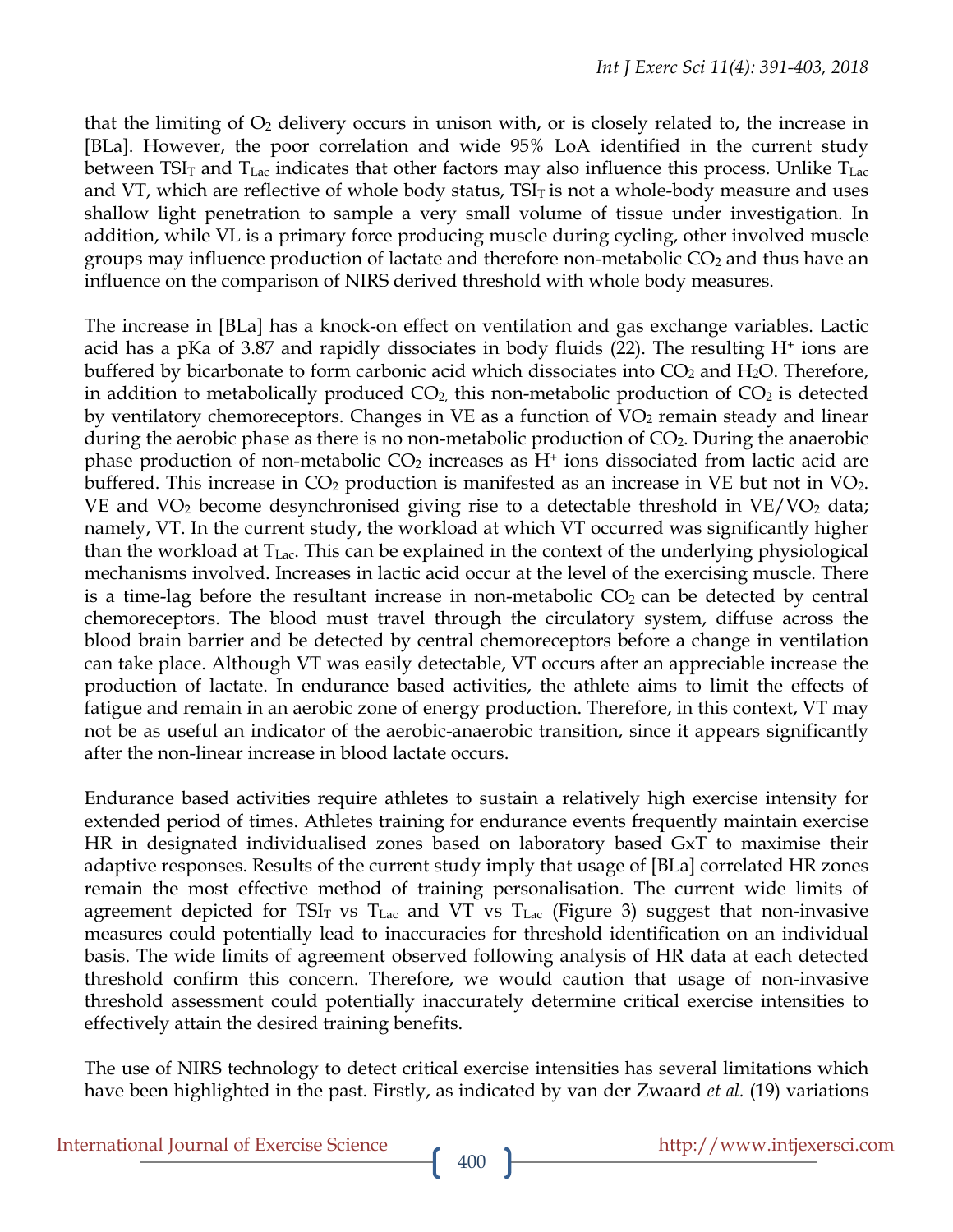in adipose tissue thickness between participants can have an effect on the amplitude of NIRS signals. Adipose tissue thickness in the path of light penetration and detection was not measured and therefore its influence on the amplitude of NIRS signals could not be quantified. There are mixed consensuses regarding the specific placement of NIRS devices over the musculature. Mizuno *et al.* (12) and Koga *et al.* (10) stated that differences exists in the NIRS signal between the proximal and distal ends of the VL during static knee extension and cycling, respectively. However, Kime *et al.* (9) and Boone *et al.* (2) reported no difference in NIRS signal between the proximal and distal portions of the VL during cycling ramp exercise. The MOXY NIRS unit used in the current study is relatively new to the consumer market and a small body of research exists on its use in laboratory based environments. Little is known about the exact specifications and algorithms which MOXY uses to measure TSI/ SmO2. Previous studies using NIRS as a means of measuring haemodynamic responses to exercise have used either a laboratory based (Hammatsu NIRO-200NX) or wireless portable unit (Artinins Portomon system) units. One problem encountered during the current study was the fact that MOXY reports data as ' $SmO<sub>2</sub>'$  whereas studies using other systems report data as TSI, HHb, O2Hb or variations of the same. Following a review of the literature it was revealed that TSI and  $SmO<sub>2</sub>$  are in fact the same and give an indication of the ratio of  $HbO<sub>2</sub>$  to total Hb mass (tHb) in the musculature of interest expressed as a percentage. Cornachione *et al.* (4) stated that 'SmO<sub>2</sub>, which has also been referred to the tissue oxygenation index and tissue saturation index, is considered a measure of the  $O<sub>2</sub>$  saturation within the capillaries of subdermal skeletal muscle. As such, changes in SmO<sub>2</sub> during exercise are a direct reflection of the balance between the availability of oxygenated blood and the use of  $O_2$  by the active muscles'. Therefore, TSI was used in the current study as it is a more universal measure, and in the future, it would be easier to compare apparatus and studies if the majority report data as TSI. A useful piece of research would be to compare the current NIRS unit to a laboratory standard NIRS unit, or to other portable NIRS units that have been used extensively in the scientific research to date. It would also prove useful to carry out a test retest study to assess the reliability of these various devices and methods of threshold detection.

In conclusion, the current study evaluated association of VT and  $TSI<sub>T</sub>$  with  $T<sub>Lac</sub>$  during graded incremental exercise. No significant differences were observed for either workload or heart rate data at TSI<sub>T</sub> compared to  $T_{\text{Lac}}$ , possibly suggesting that limitations in  $O_2$  delivery may be closely linked to the aerobic-anaerobic transition. However, weak correlation between the two thresholds suggests that other factors may also have an influence on this process. VT occurred at a significantly higher workload and HR to  $T_{\text{Lac}}$  which would prove less useful to an athletic population as it gives an indication of when an aerobic-anaerobic transition has occurred rather than when it is occurring. Therefore, it would appear that neither  $TSI<sub>T</sub>$  nor VT are suitable non-invasive determinant of the aerobic-anaerobic transition when both are simultaneously compared to the invasive measure of  $T_{\text{Lac}}$ .

#### **REFERENCES**

<sup>1.</sup> Beaver W, Wasserman K, Whipp B. A new method for detecting anaerobic threshold by gas exchange. J Appl Physiol 60: 2020-2027, 1986.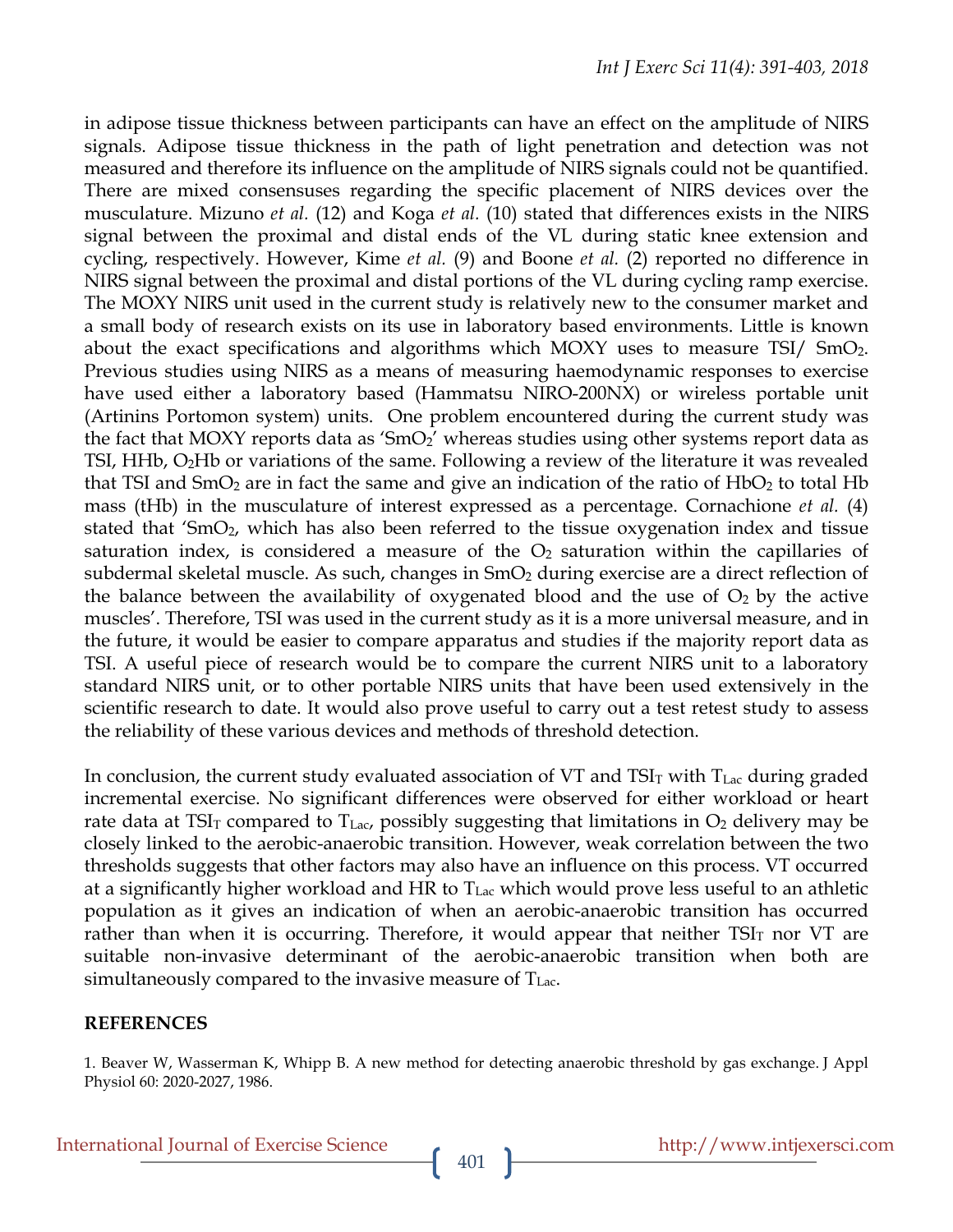2. Boone J, Koppo K, Barstow T, Bouckaert, J. Pattern of deoxy [Hb+ Mb] during ramp cycle exercise: influence of aerobic fitness status. Eur J Appl Physiol 105: 851-859, 2009.

3. Boushel R, Langberg H, Olesen J, Gonzales-Alonzo J, Bulow J, Kjaer M. Monitoring tissue oxygen availability with near infrared spectroscopy (NIRS) in health and disease. Scand J Med Sci Sports 11: 213–222, 2001.

4. Cornachione K, McLaren J, Heil D. Use of a wireless NIRS monitor to track changes in muscle oxygenation for laboratory-based Nordic skiing test protocol. Science and Skiing VI: 369-376, 2014.

5. Driller M, Borges N, Plews D. Evaluating a new wearable lactate threshold sensor in recreational to highly trained cyclists. Sports Eng 19: 229-235, 2016.

6. Fujimoto S, Yoshikawa T, Tateishi Y, Lixin W, Hara T, Mimura T, Hirata K. Evaluation of muscle oxygenation during exercise by NIRS in normal subjects; significance of the NIRS threshold. Jap J Aniol 25: 25-30, 2007.

7. Gottshall R, Bauer T, Fahrner S (1996). Cycling cadence alters exercise haemodynamics. Int J Sports Med 17: 17- 21, 1996.

8. Grassi B, Quaresima V, Marconi C, Ferrari M, Cerretelli P. Blood lactate accumulation and muscle deoxygenation during incremental exercise. J Appl Physiol 87: 348-355, 1999.

9. Kime R, Im J, Moser D, Lin Y, Nioka S, Katsumura T, Chance B. Reduced heterogeneity of muscle deoxygenation during heavy bicycle exercise. Med Sci Sports Exerc 37: 412-417, 2005.

10. Koga S, Poole C, Ferreira L, Whipp B, Kondo N, Saitoh T, Barstow T. Spatial heterogeneity of quadriceps muscle deoxygenation kinetics during cycle exercise. J Appl Physiol 103: 2049-2056, 2007.

11. Li L, Caldwell G. Muscle coordination in cycling: effect of surface incline and posture. J Appl Physiol 85: 927- 934, 1998.

12. Mizuno M, Tokizawa K, Iwakawa T, Muraoka I. Inflection points of cardiovascular responses and oxygenation are correlated in the distal but not the proximal portions of muscle during incremental exercise. J Appl Physiol 97: 867-873, 2004.

13. Murkin J, Arango M. Near-infrared spectroscopy as an index of brain and tissue oxygenation. Br J Anaesth 103: 3-13, 2009.

14. Racinais S, Buchheit M, Girard O. Breakpoints in ventilation, cerebral and muscle oxygenation, and muscle activity during an incremental cycling exercise. Front Physiol 5: 142, 2014.

15. Rao P, Danduran M, Loomba R, Dixon J, Hoffman G. Near-infrared spectroscopic monitoring during cardiopulmonary exercise testing detects anaerobic threshold. Pediatr Cardiol 33: 791-796, 2012.

16. Robergs R, Ghiasvand F & Parke D. Biochemistry of exercise-induced metabolic acidosis. Am J Physiol-Reg Integ Comp Physiol 28: 502-516, 2004.

17. Ryan M, Gregor R. EMG profiles of lower extremity muscles during cycling at constant workload and cadence. J Electromyogr Kinesiol, 2: 69-80, 1992.

18. Soller B, Yang Y, Lee S, Wilson C, Hagan R. Non-invasive determination of exercise-induced hydrogen ion threshold through direct optical measurement. J Appl Physiol 104: 837-844, 2008.